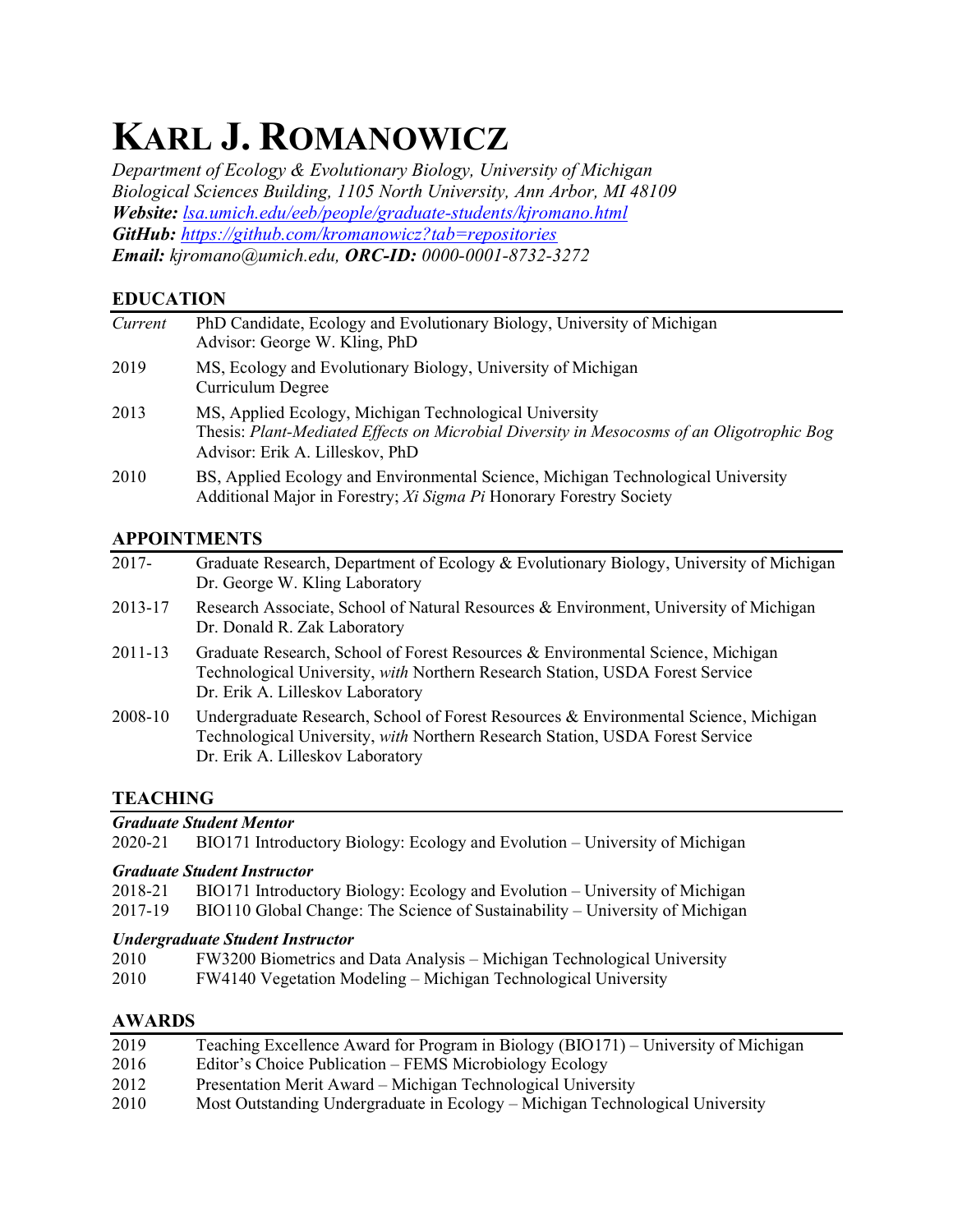## **PUBLICATIONS**

*Peer-Reviewed* (*Citations:* 241; *h-index:* 6; *i10-index:* 6)

- 1. Lamit LJ, **Romanowicz KJ**, Potvin LR, Lennon JT, Tringe SG, Chimner RA, Kolka RK, Kane ES, Lilliskov EA. Peatland microbial community responses to plant functional group and drought are depth-dependent. *Molecular Ecology* **2021**, *30(20)*: 5119-5136. <https://doi.org/10.1111/mec.16125>
- 2. **Romanowicz KJ**, Crump BC, Kling GW. Rainfall alters permafrost soil redox conditions, but meta-omics show divergent microbial community responses by tundra type in the Arctic. *Soil Systems* **2021**, *5(17)*: 1-30.<https://doi.org/10.3390/soilsystems5010017>
- 3. Zak DR, Argiroff WA, Freedman ZB, Upchurch RA, Entwistle EM, **Romanowicz KJ**. Anthropogenic N deposition, fungal gene expression and an increasing soil carbon sink in the Northern Hemisphere. *Ecology* **2019**, *100(10)* e02804. [https://doi.org/10.1002/ecy.2804](https://esajournals.onlinelibrary.wiley.com/doi/abs/10.1002/ecy.2804)
- 4. Entwistle EM, **Romanowicz KJ**, Argiroff WA, Freedman ZB, Morris JJ, Zak DR. Anthropogenic N deposition alters the composition of expressed class II fungal peroxidases. *Applied & Environmental Microbiology* **2018**, *84(9)*: e02816-17. [https://doi.org/10.1128/AEM.02816-17](https://aem.asm.org/content/84/9/e02816-17)
- 5. **Romanowicz KJ**, Zak DR. Activity of an introduced earthworm (*Lumbricus terrestris*) increases under future rates of atmospheric nitrogen deposition in northern temperate forests. *Applied Soil Ecology* **2017**, *120C*: 206-210. [https://doi.org/10.1016/j.apsoil.2017.08.007](https://www.sciencedirect.com/science/article/abs/pii/S092913931730570X)
- 6. Lamit LJ, **Romanowicz KJ**, Potvin LR, Rivers A, Singh K, Lennon JT, Tringe SG, Kane ES, Lilleskov EA. Patterns and drivers of fungal community depth stratification in *Sphagnum* peat. *FEMS Microbiology Ecology* **2017**, *93(7)*: fix082. [https://doi.org/10.1093/femsec/fix082](https://academic.oup.com/femsec/article/93/7/fix082/3909725)
- 7. **Romanowicz KJ**, Freedman ZB, Upchurch RA, Argiroff WA, Zak DR. Active microorganisms in forest soils differ from the total community yet are shaped by the same environmental factors: the influence of pH and soil moisture. *FEMS Microbiology Ecology* **2016**, *92(10)*: fiw149. [https://doi.org/10.1093/femsec/fiw149](https://academic.oup.com/femsec/article/92/10/fiw149/2197794) \**Editor's Choice*
- 8. Freedman ZB, **Romanowicz KJ**, Upchurch RA, Zak DR. Differential responses of total and active soil microbial communities to long-term experimental N deposition. *Soil Biology & Biochemistry* **2015**, *90*: 275-282. [https://doi.org/10.1016/j.soilbio.2015.08.014](https://www.sciencedirect.com/science/article/abs/pii/S0038071715002928)
- 9. **Romanowicz KJ**, Kane ES, Potvin LR, Kolka RK, Lilleskov EA. Understanding drivers of peatland extracellular enzyme activity in the PEATcosm experiment: mixed evidence for enzymic latch hypothesis. *Plant and Soil* **2015**, *397*: 371-386. [https://doi.org/10.1007/s11104-015-2746-4](https://link.springer.com/article/10.1007%2Fs11104-015-2746-4)

## **PRESENTATIONS**

#### *Departmental Presentations*

- 1. **Romanowicz KJ**. Microbial controls on the degradation of permafrost soil carbon following thaw. Department of Ecology & Evolutionary Biology, University of Michigan. December 11, 2018.
- 2. **Romanowicz KJ**. Plant mediated constraints on microbial diversity in peatland mesocosms. School of Natural Resources and Environment, University of Michigan. March 25, 2013.

#### *Conference Presentations*

- 1. **Romanowicz KJ**, Crump BC, Kling GW. Microbial response to rainfall-altered redox conditions in permafrost soils differs by tundra type. Ecological Society of America 106<sup>th</sup> Annual Meeting. 2021.
- 2. **Romanowicz KJ**, Crump BC, Kling GW. The microbial response to rainfall in arctic tundra soils. Arctic Long Term Ecological Research (ARC-LTER) 34<sup>th</sup> Annual Meeting, Woods Hole, MA. 2021.
- 3. **Romanowicz KJ**, Freedman ZB, Upchurch RA, Zak DR. Soil moisture constraints differentiate metabolically active microorganisms from the total community in forest soils. Ecological Society of America 101<sup>st</sup> Annual Meeting, Fort Lauderdale, FL. 2016.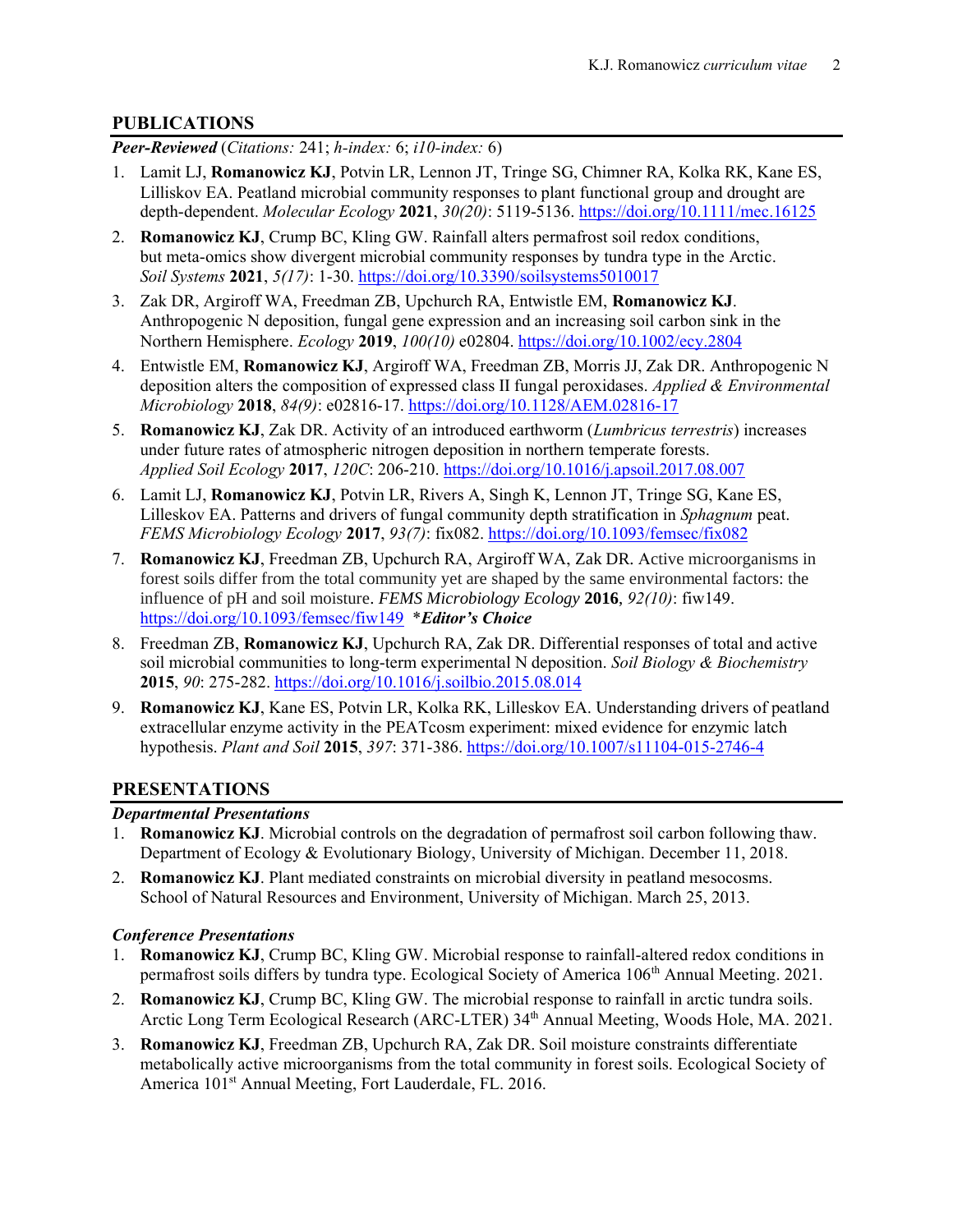- 4. **Romanowicz KJ**, Freedman ZB, Zak DR. Chronic nitrogen deposition affects the active bacteria in a northern hardwood forest. Argonne National Laboratory Meeting, St. Charles, IL. 2014.
- 5. **Romanowicz KJ**, Potvin LR, Kane ES, Kolka RK, Chimner RA, Lilleskov EA. Incorporating peatland plant communities into the Enzymic 'Latch' hypothesis: can vegetation influence carbon storage mechanisms? American Geophysical Union Fall Meeting, San Francisco, CA. 2012.
- 6. **Romanowicz KJ**, Tringe SG, Lennon JT, Lilleskov EA. Discerning shifts in peatland microbial communities following plant functional group manipulations to better understand their role in soil carbon cycling. Argonne National Laboratory Meeting, Bloomingdale, IL. 2012.
- 7. **Romanowicz KJ** and Lilleskov EA. Can peatland plant communities influence carbon storage mechanisms? Ecosystem Science Center  $8<sup>th</sup>$  Annual Graduate Research Forum, Michigan Technological University. 2012. *\*Merit Award*
- 8. **Romanowicz KJ**, Chimner RA, Lilleskov EA. Plant species composition in northern peatland ecosystems may have significant effects on C cycling. Ecosystem Science Center  $7<sup>th</sup>$  Annual Graduate Research Forum, Michigan Technological University. 2011. *\*Honorable Mention*
- 9. **Romanowicz KJ**, Kratz CJ, Kane ES, Chimner RA, Lilleskov EA. Plant species composition in northern peatland ecosystems may have significant effects on future biogeochemical cycling. Wisconsin Wetlands Association 16<sup>th</sup> Annual Conference, Baraboo, WI. 2011.

#### *Conference Collaborations*

- 1. Freedman ZB, **Romanowicz KJ**, Upchurch RA, Cline LC, Zak DZ. Don't miss the microbes for the trees: Anthropogenic N deposition suppresses saprotrophic fungal activity across northern hardwood forest ecosystem. Ecological Society of America 102<sup>nd</sup> Annual Meeting, Portland, OR. 2017.
- 2. Lilleskov EA, Kane ES, Chimner R, Kolka R, Lennon JT, Lamit LJ, Ontl T, **Romanowicz KJ**, Wiedermann L, Veverica T. Hydrology and plant functional groups alter carbon cycling in *Sphagnum* peatlands: the PEATcosm experiment. Society of Wetland Scientists Annual Meeting, San Juan, Puerto Rico. 2017.
- 3. Lilleskov EA, Lamit LJ, Lennon JT, **Romanowicz KJ**, Tringe SG, Kane ES, Potvin LR, Weidermann MM, Chimner RA, Kolka RK. Fungal community response to water table and plant functional group manipulations in the PEATcosm experiment: evidence for the Gadgil Effect? Mycological Society of America Annual Meeting, University of California Berkeley. 2016.
- 4. Lilleskov EA, Kane ES, Chimner RA, Kolka RK, Lennon JT, Potvin LR, Ontl TA, **Romanowicz KJ**, Lamit LJ. PEATcosm: experimental insights into climate change effects on peatland carbon cycling and trace gas flux. ASA, CSSA, & SSSA Annual Meeting, Minneapolis, MN. 2015.
- 5. Kane ES, Lilleskov EA, Potvin LR, Kolka RK, Veverica T, **Romanowicz KJ**, Ontl TA, Lamit LJ, Chimner RA. Understanding peat redox and decomposition environment with different plant functional types and a drier climate: considering more than just water table position. ASA, CSSA, & SSSA International Annual Meeting, Long Beach, CA. 2014.
- 6. Upchurch RA, Freedman ZB, **Romanowicz KJ,** Zak DR. Chronic nitrogen deposition alters the functional potential of soil microbial communities in northern hardwood forests. Ecological Society of America 99<sup>th</sup> Annual Meeting, Sacramento, CA. 2014.
- 7. Warner AJ, Entwhistle EM, Zak DR, **Romanowicz KJ**, Freedman ZB. Global change and microbial communities in Michigan's forests. Undergraduate Research Opportunity Program Spring Research Symposium, University of Michigan. 2014.
- 8. Lilleskov EA, **Romanowicz KJ**, Chimner RA, Kane ES, Pypker TG, Kolka RK, Potvin LR. Role of ericoid mycorrhizal fungi in peatland carbon cycling. Mycological Society of America 79<sup>th</sup> Annual Meeting, University of Alaska Fairbanks. Symposium 5: 145. 2011.